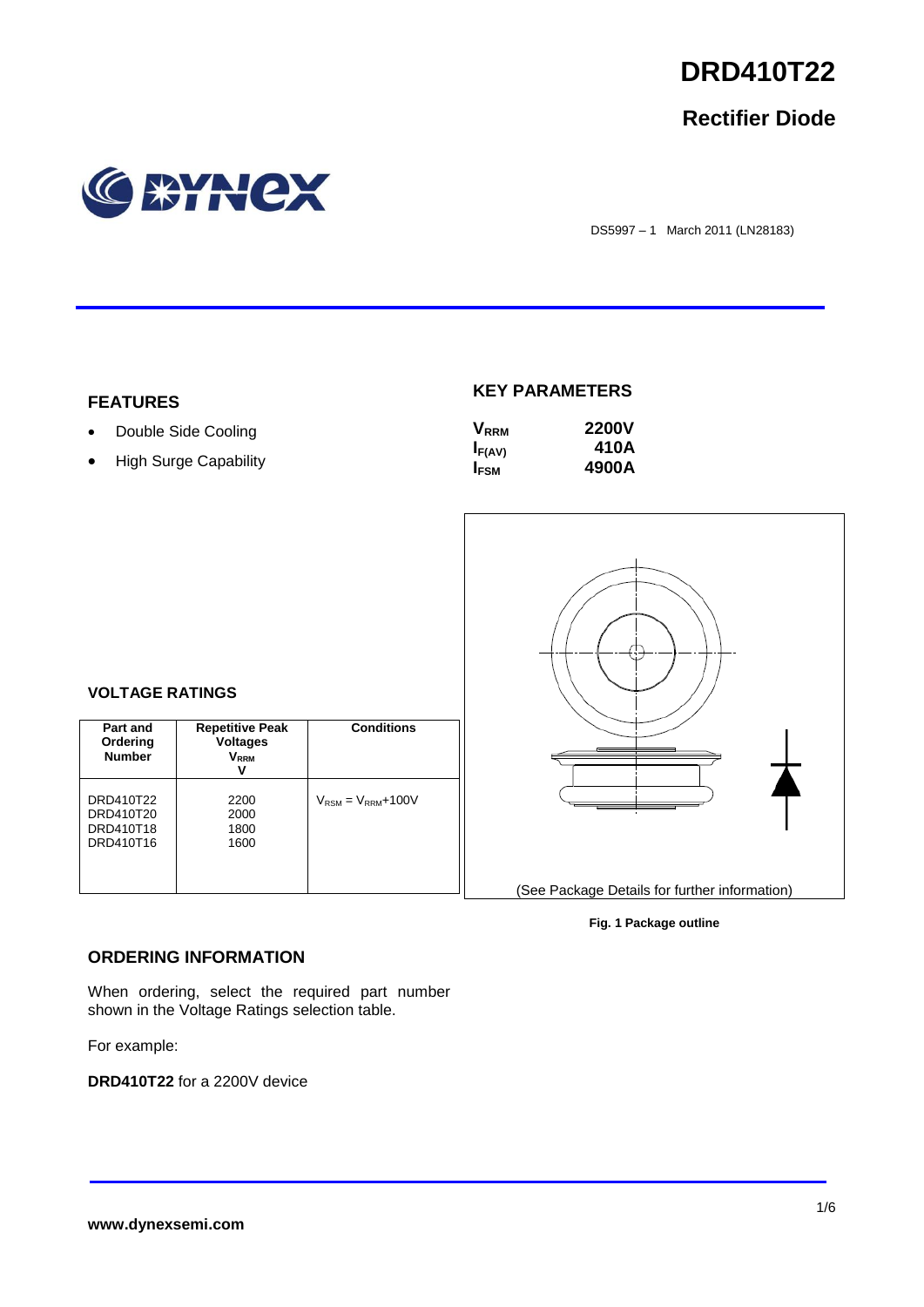

# **CURRENT RATINGS**

**Tcase = 75°C unless stated otherwise**

| Symbol                    | <b>Parameter</b>                     | <b>Test Conditions</b>   | Max. | <b>Units</b> |
|---------------------------|--------------------------------------|--------------------------|------|--------------|
| <b>Double Side Cooled</b> |                                      |                          |      |              |
| $I_{F(AV)}$               | Mean forward current                 | Half wave resistive load | 490  | A            |
| I <sub>F(RMS)</sub>       | <b>RMS</b> value                     | -                        | 770  | A            |
| IF.                       | Continuous (direct) on-state current | -                        | 690  | Α            |

### **Tcase = 100°C unless stated otherwise**

| Symbol                    | <b>Parameter</b>                     | <b>Test Conditions</b>   | Max. | <b>Units</b> |
|---------------------------|--------------------------------------|--------------------------|------|--------------|
| <b>Double Side Cooled</b> |                                      |                          |      |              |
| $I_{F(AV)}$               | Mean forward current                 | Half wave resistive load | 410  | A            |
| I <sub>F(RMS)</sub>       | <b>RMS</b> value                     |                          | 640  | A            |
| ΙF                        | Continuous (direct) on-state current |                          | 580  | A            |

# **SURGE RATINGS**

| Symbol      | <b>Parameter</b>                        | <b>Test Conditions</b>                            | Max. | <b>Units</b>      |
|-------------|-----------------------------------------|---------------------------------------------------|------|-------------------|
| <b>IFSM</b> | Surge (non-repetitive) on-state current | 10ms half sine, $T_{\text{case}} = 175^{\circ}$ C | 4.9  | kA                |
| $l^2t$      | I <sup>'</sup> t for fusing             | $V_R = 0$                                         | 0.12 | MA <sup>2</sup> s |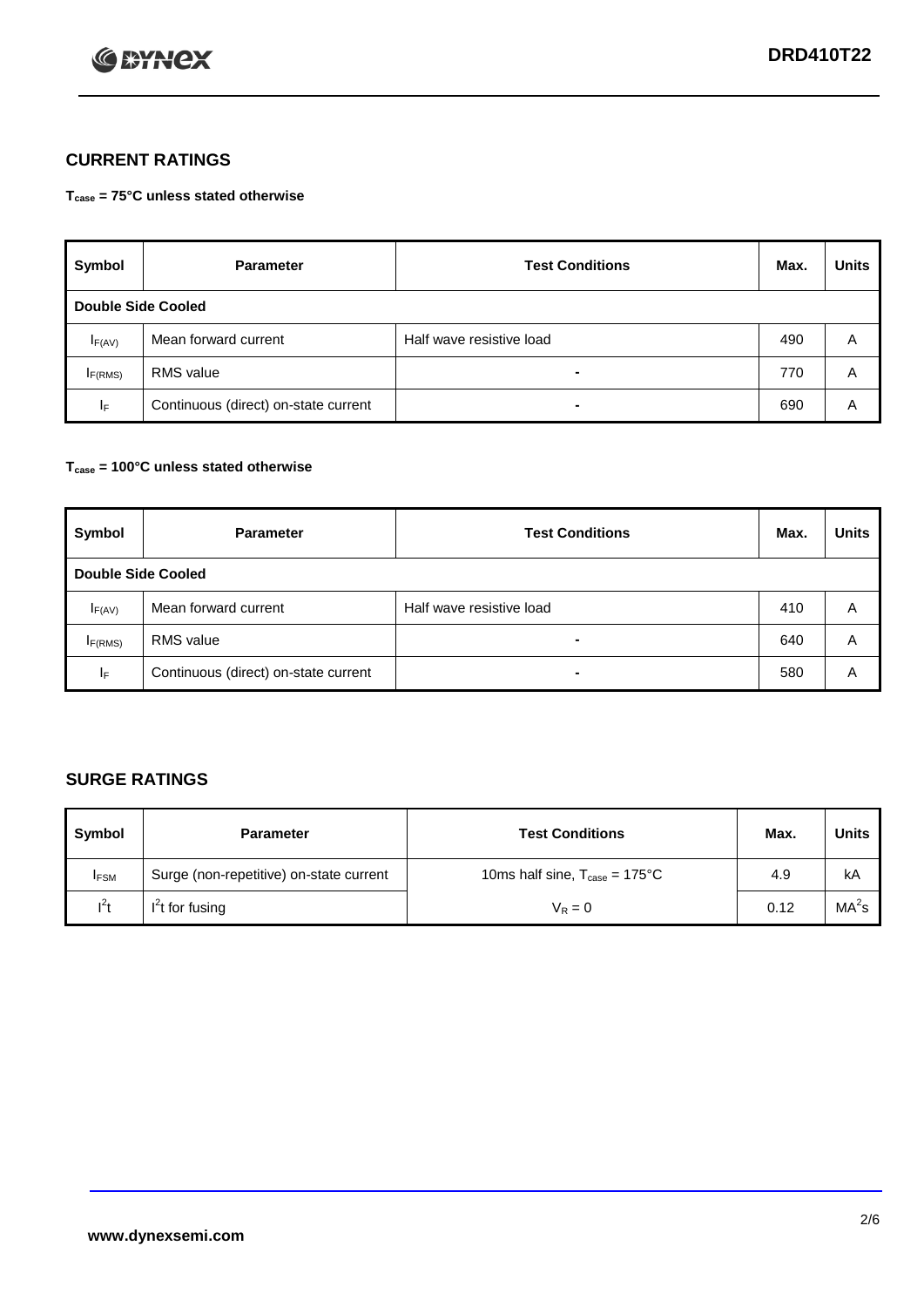# **THERMAL AND MECHANICAL RATINGS**

| Symbol           | <b>Parameter</b>                      | <b>Test Conditions</b>                      |    | Min.  | Max. | <b>Units</b> |
|------------------|---------------------------------------|---------------------------------------------|----|-------|------|--------------|
| $R_{th(j-c)}$    | Thermal resistance – junction to case | Double side cooled                          | DC |       | 0.08 | °C/W         |
| $R_{th(c-h)}$    | Thermal resistance – case to heatsink | Double side cooled                          | DC |       | 0.02 | °C/W         |
| $T_{\rm vj}$     | Virtual junction temperature          | Blocking V <sub>DRM</sub> / <sub>VRRM</sub> |    | $-40$ | 175  | °C           |
| $T_{\text{stg}}$ | Storage temperature range             |                                             |    | $-40$ | 175  | °C           |
| $F_m$            | Clamping force                        |                                             |    | 4     | 6    | kN           |

# **CHARACTERISTICS**

| Symbol                   | <b>Parameter</b>     | <b>Test Conditions</b>                                                                           | Min.                     | Max. | <b>Units</b> |
|--------------------------|----------------------|--------------------------------------------------------------------------------------------------|--------------------------|------|--------------|
| $\mathsf{V}_\mathsf{FM}$ | Forward voltage      | At 800A peak, $T_{\text{case}} = 25^{\circ}\text{C}$                                             | $\overline{\phantom{0}}$ | 1.85 | V            |
| <b>IRM</b>               | Peak reverse current | At $V_{DRM}$ , $T_{case} = 175^{\circ}C$                                                         | $\overline{\phantom{0}}$ | 30   | mA           |
| $Q_{\rm S}$              | Total stored charge  | $I_F = 1000A$ , dl <sub>RR</sub> /dt = 10A/us<br>$T_{\text{case}} = 175^{\circ}$ C. $V_R = 100V$ | $\overline{\phantom{0}}$ | 1500 | μC           |
| V <sub>TO</sub>          | Threshold voltage    | At $T_{vi}$ = 175°C                                                                              | $\overline{\phantom{0}}$ | 0.82 | V            |
| $r_{\text{T}}$           | Slope resistance     | At $T_{vi}$ = 175°C                                                                              | ۰                        | 1.11 | $m\Omega$    |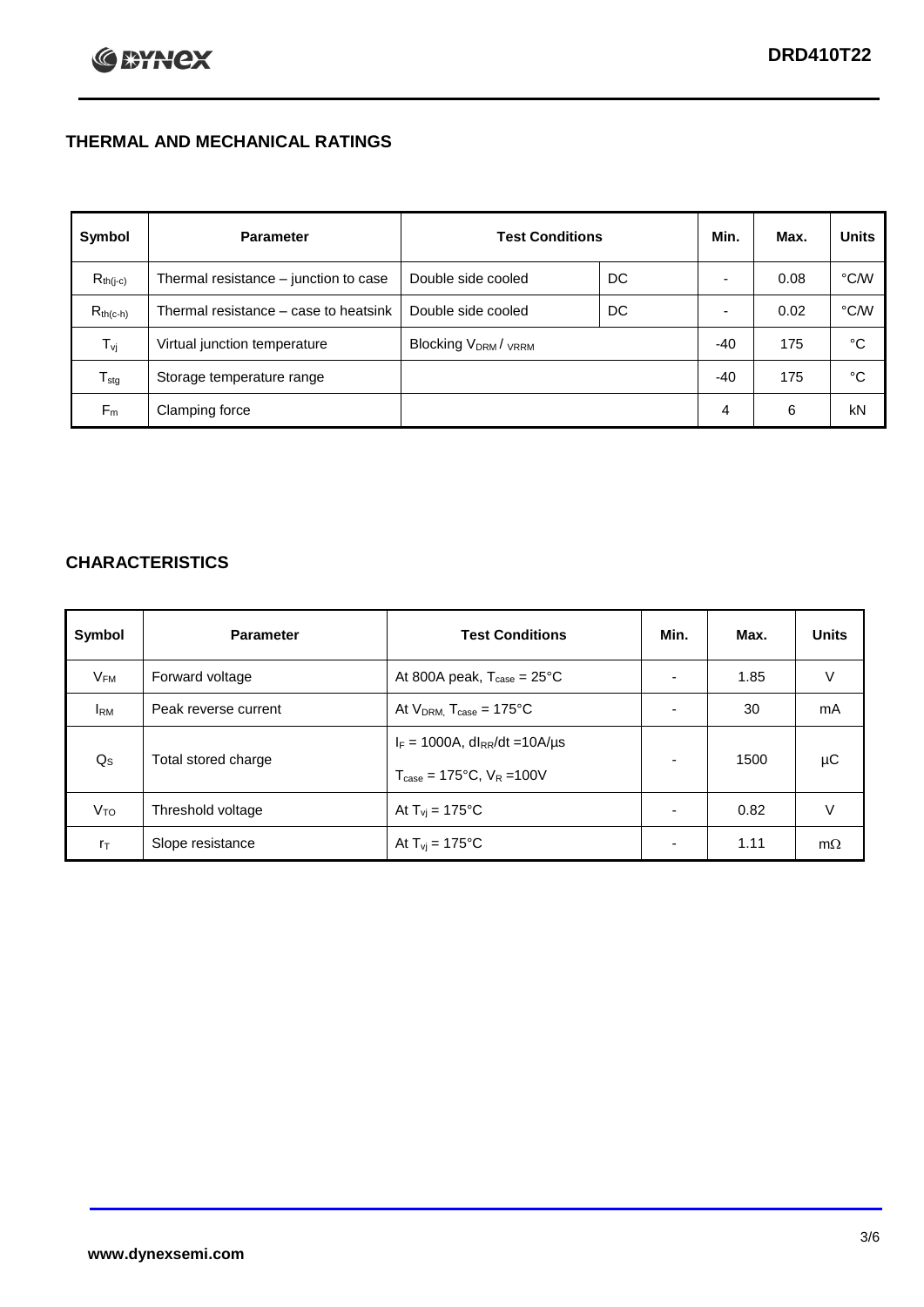# **C BYNCX**

## **CURVES**





**junction to case**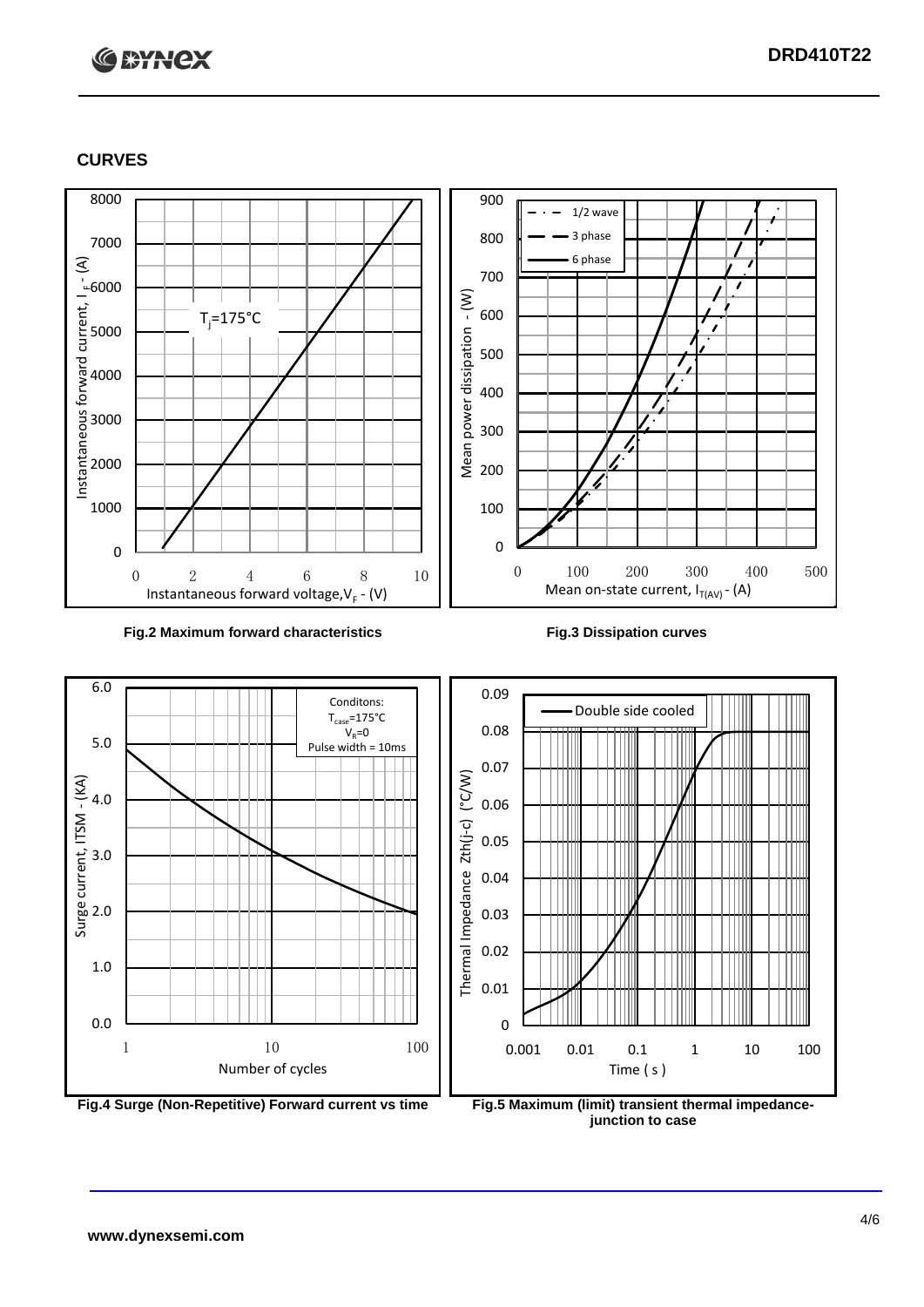

## **PACKAGE DETAILS**

For further package information, please contact Customer Services. All dimensions in mm, unless stated otherwise. DO NOT SCALE.



### **Note:**

Some packages may be supplied with gate and or tags.